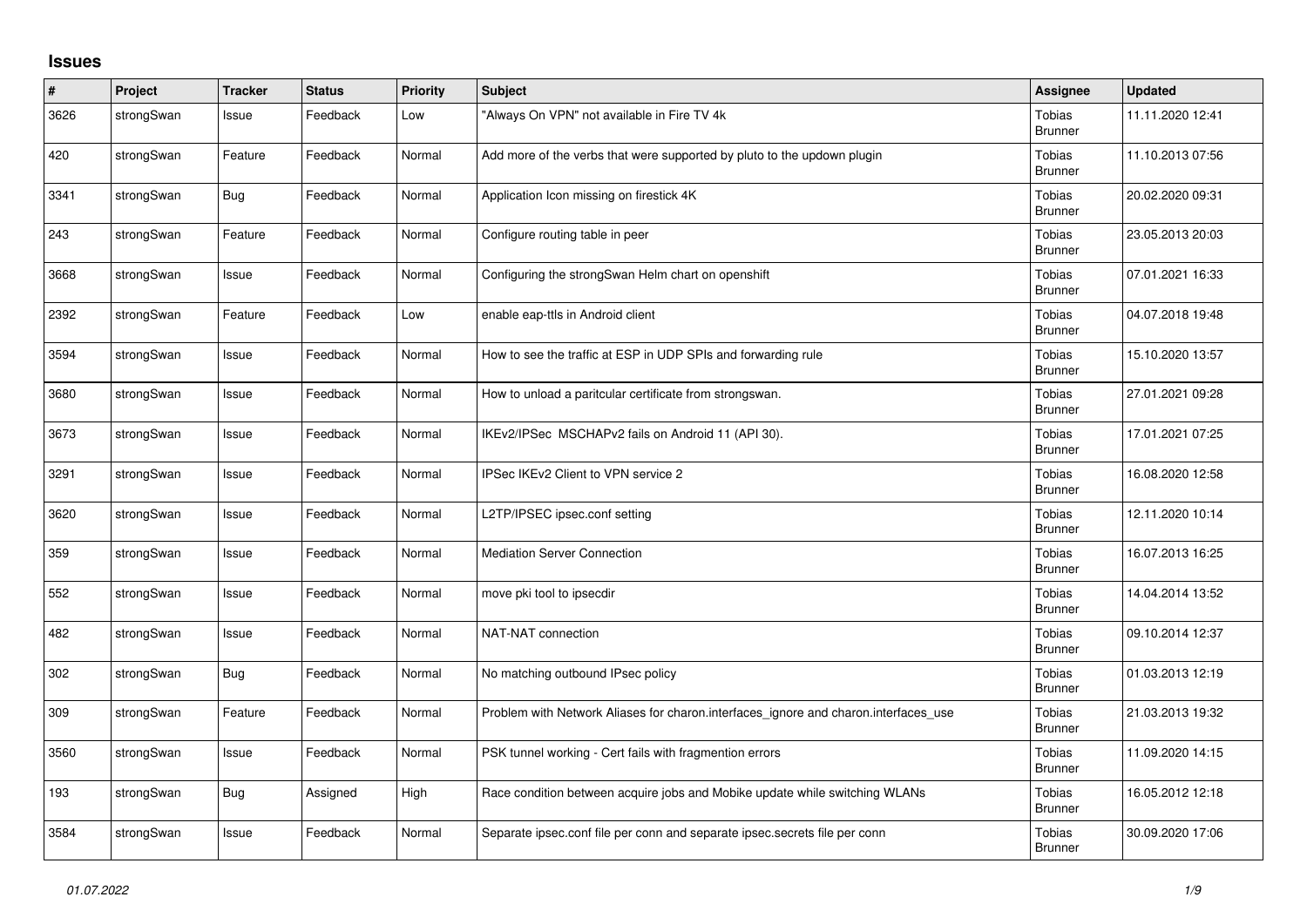| $\vert$ # | Project    | <b>Tracker</b> | <b>Status</b> | <b>Priority</b> | <b>Subject</b>                                                                   | <b>Assignee</b>                 | <b>Updated</b>   |
|-----------|------------|----------------|---------------|-----------------|----------------------------------------------------------------------------------|---------------------------------|------------------|
| 462       | strongSwan | Issue          | Feedback      | Normal          | strongswan android app can not use on android 4.4 OS                             | <b>Tobias</b><br><b>Brunner</b> | 06.01.2014 13:07 |
| 173       | strongSwan | Feature        | Assigned      | Normal          | Support for IP address ranges in traffic selectors                               | Tobias<br><b>Brunner</b>        | 14.06.2012 11:31 |
| 268       | strongSwan | Feature        | Feedback      | Normal          | support for ssh keypairs in strongswan network-manager plugin                    | Tobias<br><b>Brunner</b>        | 19.02.2014 15:13 |
| 2189      | strongSwan | Feature        | Assigned      | Normal          | Support RFC 8229: TCP Encapsulation of IKE and IPsec Packets                     | <b>Tobias</b><br><b>Brunner</b> | 05.06.2020 19:48 |
| 693       | strongSwan | Feature        | Feedback      | Normal          | Time policy for roadwarrior                                                      | Tobias<br><b>Brunner</b>        | 02.09.2014 11:06 |
| 3636      | strongSwan | Issue          | Feedback      | Normal          | Tor behind VPN                                                                   | <b>Tobias</b><br><b>Brunner</b> | 23.11.2020 14:09 |
| 3665      | strongSwan | Issue          | Feedback      | Normal          | When there is data flow, the VPN tunnel will not automatically connect           | Tobias<br><b>Brunner</b>        | 05.01.2021 16:26 |
| 3606      | strongSwan | Issue          | Feedback      | Normal          | Using ipsec tunnel from "foreign" subnet                                         | Noel Kuntze                     | 26.10.2020 12:23 |
| 960       | strongSwan | Feature        | Feedback      | Normal          | Raise ALERT_PROPOSAL_MISMATCH_IKE in IKE V1                                      | Martin Willi                    | 30.08.2017 09:05 |
| 129       | strongSwan | Feature        | Assigned      | Normal          | Relations between ike/child/peer_cfg                                             | Martin Willi                    | 06.02.2012 10:50 |
| 456       | strongSwan | <b>Bug</b>     | Feedback      | Normal          | StrongSwan client for OS X crashes                                               | Martin Willi                    | 21.03.2014 12:16 |
| 1165      | strongSwan | Issue          | New           | Normal          | StrongSwan Virtual Ip problem                                                    | Martin Willi                    | 19.10.2015 23:59 |
| 2493      | strongSwan | Issue          | Feedback      | Normal          | Pkcs11 Plugin Returns w/Bogus Return Code                                        | Jordan Hrycaj                   | 12.12.2017 15:58 |
| 2494      | strongSwan | Issue          | Feedback      | Normal          | Problems With 64bit Slot IDs With Pkcs11 Plugin                                  | Jordan Hrycaj                   | 12.12.2017 16:03 |
| 542       | strongSwan | Issue          | Feedback      | Normal          | Nesting tunnels                                                                  | Andreas<br>Steffen              | 07.03.2014 09:22 |
| 406       | strongSwan | Feature        | Feedback      | Low             | TNC: Speeding up the Attestation process                                         | Andreas<br>Steffen              | 10.09.2013 14:00 |
| 404       | strongSwan | Issue          | Feedback      | Normal          | TNC: Update HowTos and implement some compilation flag checking                  | Andreas<br>Steffen              | 10.09.2013 13:58 |
| 3441      | strongSwan | Feature        | <b>New</b>    | Normal          | [Android] Lock modification of VPN configurations on work devices                |                                 | 11.05.2020 10:00 |
| 2580      | strongSwan | Issue          | Feedback      | Normal          | [CFG] handling xx attribute failed in Android or Ubuntu, but works in macOS      |                                 | 09.03.2018 17:49 |
| 1081      | strongSwan | Feature        | <b>New</b>    | Normal          | Active/standby VPN Gateway Failover                                              |                                 | 21.08.2015 22:01 |
| 1207      | strongSwan | Feature        | <b>New</b>    | Normal          | Add more than 2 hosts support to HA plugin and make it configurable              |                                 | 08.12.2015 05:05 |
| 368       | strongSwan | Feature        | <b>New</b>    | Low             | Add support for UNITY DEF DOMAIN mode config and pass domain to resolveonf       |                                 | 27.07.2013 01:25 |
| 1482      | strongSwan | Feature        | Feedback      | Normal          | Allow changing init_limit_half_open etc. at runtime by reloading strongswan.conf |                                 | 26.05.2016 14:49 |
| 3422      | strongSwan | Feature        | Feedback      | Normal          | Allow multiple local id to be specified in a single connection?                  |                                 | 23.04.2020 13:19 |
| 3625      | strongSwan | Issue          | Feedback      | Normal          | Always on VPN when the client is on the same LAN as the VPN server               |                                 | 10.11.2020 18:45 |
| 1265      | strongSwan | Feature        | New           | Normal          | An option to disable NAT-T                                                       |                                 | 23.06.2021 19:41 |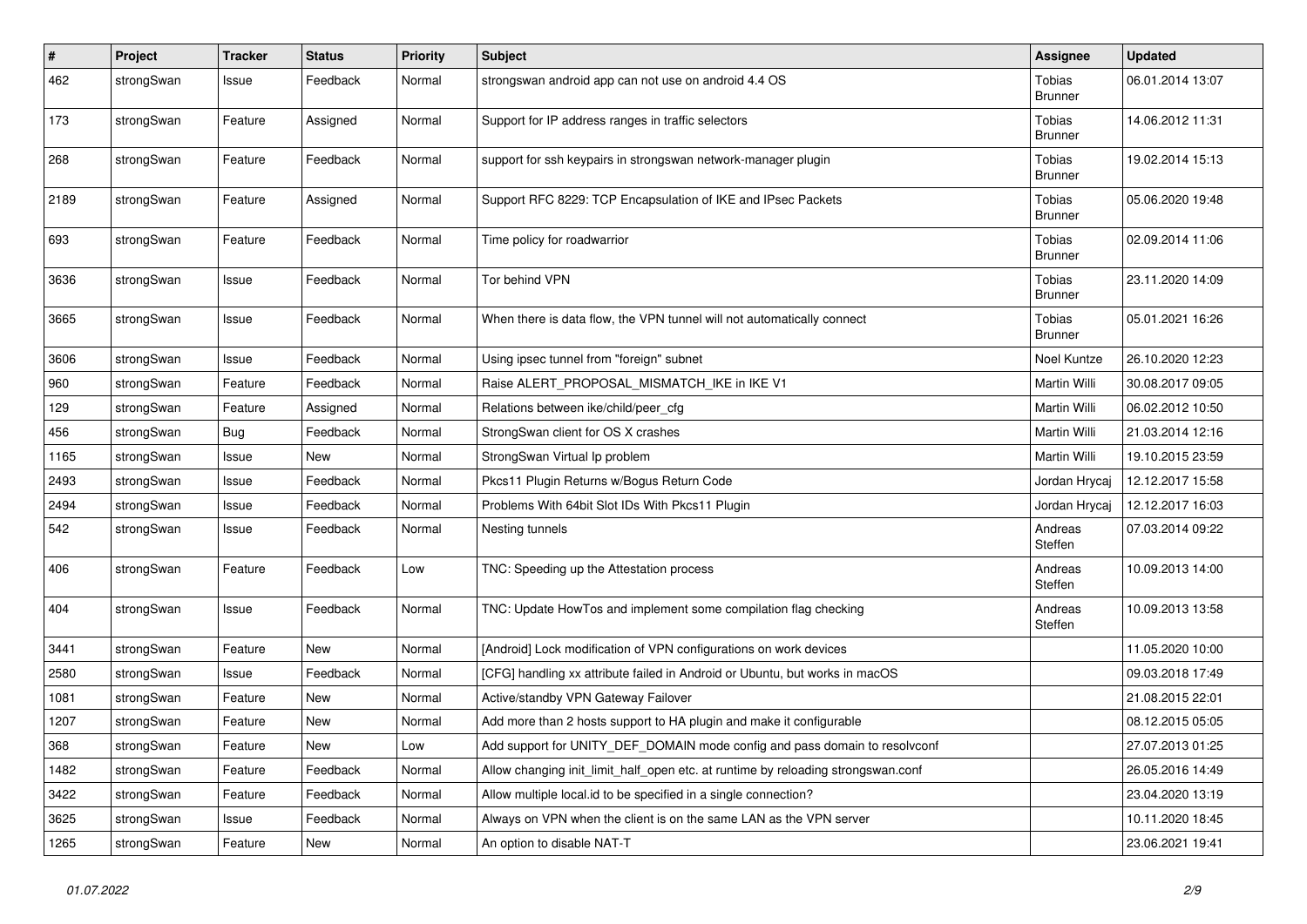| $\pmb{\#}$ | Project    | <b>Tracker</b> | <b>Status</b> | <b>Priority</b> | <b>Subject</b>                                                                             | Assignee | <b>Updated</b>   |
|------------|------------|----------------|---------------|-----------------|--------------------------------------------------------------------------------------------|----------|------------------|
| 3398       | strongSwan | Feature        | New           | Normal          | Android client - allow configuring eap_id with EAP-TLS                                     |          | 06.04.2020 23:19 |
| 3135       | strongSwan | Feature        | Feedback      | Normal          | Android client - settings for connection re-try                                            |          | 12.08.2019 16:32 |
| 2409       | strongSwan | Feature        | Feedback      | Low             | Android client status details                                                              |          | 18.08.2017 13:23 |
| 3282       | strongSwan | Issue          | Feedback      | Normal          | Android VPN client keeps retrying in airplane mode                                         |          | 29.11.2019 16:06 |
| 2621       | strongSwan | Issue          | Feedback      | Normal          | Android: VPN connection stops working, strongSwan shows Connected                          |          | 06.07.2018 13:06 |
| 3442       | strongSwan | Issue          | Feedback      | Normal          | Apply policy based on network interface in transport mode                                  |          | 13.05.2020 10:53 |
| 3689       | strongSwan | Feature        | Feedback      | Normal          | Auto-connect on Wi-Fi network.                                                             |          | 03.02.2021 16:32 |
| 3561       | strongSwan | Issue          | Feedback      | Normal          | Azure P2S VPN Linux connection error                                                       |          | 15.09.2020 12:22 |
| 3159       | strongSwan | Issue          | New           | High            | backup ipsec tunnels                                                                       |          | 26.08.2019 14:28 |
| 2112       | strongSwan | Issue          | New           | Normal          | Broadcast packets are not relayed from Lan to Vpn clilent                                  |          | 14.09.2016 14:18 |
| 3670       | strongSwan | Issue          | Feedback      | Normal          | Can routing rules be changed without terminating and re-initiating the tunnel              |          | 12.08.2021 14:29 |
| 3342       | strongSwan | Issue          | Feedback      | Normal          | Certain fields in Storngswan on Firestick4K are not editable                               |          | 20.02.2020 09:36 |
| 3614       | strongSwan | Issue          | Feedback      | Normal          | Certificate renewal for about to expire certificates                                       |          | 30.10.2020 13:30 |
| 974        | strongSwan | Issue          | New           | Normal          | Charon crash on Mac OS with IPv6 Virtual IP                                                |          | 26.08.2021 21:07 |
| 3097       | strongSwan | Issue          | Feedback      | Normal          | charon restart behaviour                                                                   |          | 24.06.2019 16:09 |
| 927        | strongSwan | Feature        | New           | Normal          | Charon: Implement route events and add an consumer in updown plugin                        |          | 11.04.2015 12:02 |
| 3389       | strongSwan | Issue          | Feedback      | Normal          | Child SAs not getting created after rekeying                                               |          | 30.03.2020 15:45 |
| 3516       | strongSwan | Issue          | Feedback      | Normal          | Close IKE_SA after expiry without rekey/reauth                                             |          | 20.07.2020 19:32 |
| 643        | strongSwan | Feature        | New           | Normal          | CNG/Bcrypt native Windows crypto plugin                                                    |          | 10.07.2014 15:12 |
| 777        | strongSwan | Issue          | New           | Normal          | column length in attributes table of strongswan database is too short                      |          | 25.11.2014 20:46 |
| 3545       | strongSwan | Issue          | New           | Normal          | Configuration model for multiple-VRF tunnel endpoints                                      |          | 18.08.2020 13:50 |
| 2184       | strongSwan | Issue          | Feedback      | Normal          | configuration with multiple RSA keys                                                       |          | 14.12.2016 13:09 |
| 1057       | strongSwan | Feature        | New           | Normal          | conn switching based on eap identity                                                       |          | 24.03.2020 10:14 |
| 3628       | strongSwan | Issue          | Feedback      | Normal          | Constant `retransmit` while establishing CHILD_SA                                          |          | 16.11.2020 10:14 |
| 3558       | strongSwan | Issue          | Feedback      | Normal          | deleting half open IKE_SA with x.x.x.x after timeout with iOS device                       |          | 05.09.2020 21:23 |
| 746        | strongSwan | Feature        | New           | Normal          | Different radius server(s) for accounting                                                  |          | 22.10.2014 12:23 |
| 3603       | strongSwan | Issue          | Feedback      | Normal          | dns issue in config mode                                                                   |          | 20.10.2020 11:50 |
| 2870       | strongSwan | Issue          | Feedback      | Normal          | DNS resolution outside of tunnel if DNS server is in remote TS                             |          | 22.01.2019 11:06 |
| 2729       | strongSwan | Feature        | Feedback      | Normal          | Does Swanctl provide the same option as Ipsec with the rightID using a %?                  |          | 20.09.2018 17:37 |
| 2698       | strongSwan | Issue          | Feedback      | Low             | DSCP and kernel-libipsec                                                                   |          | 04.07.2018 15:01 |
| 2560       | strongSwan | Issue          | Feedback      | Normal          | Duplicate CA cert requests sent                                                            |          | 28.02.2018 10:54 |
| 3244       | strongSwan | Feature        | New           | Low             | eap-peap on android                                                                        |          | 04.11.2019 10:17 |
| 3104       | strongSwan | Feature        | Feedback      | Normal          | EAP-RADIUS: binding address feature for routers with multiple interfaces connected to LAN. |          | 17.06.2021 02:26 |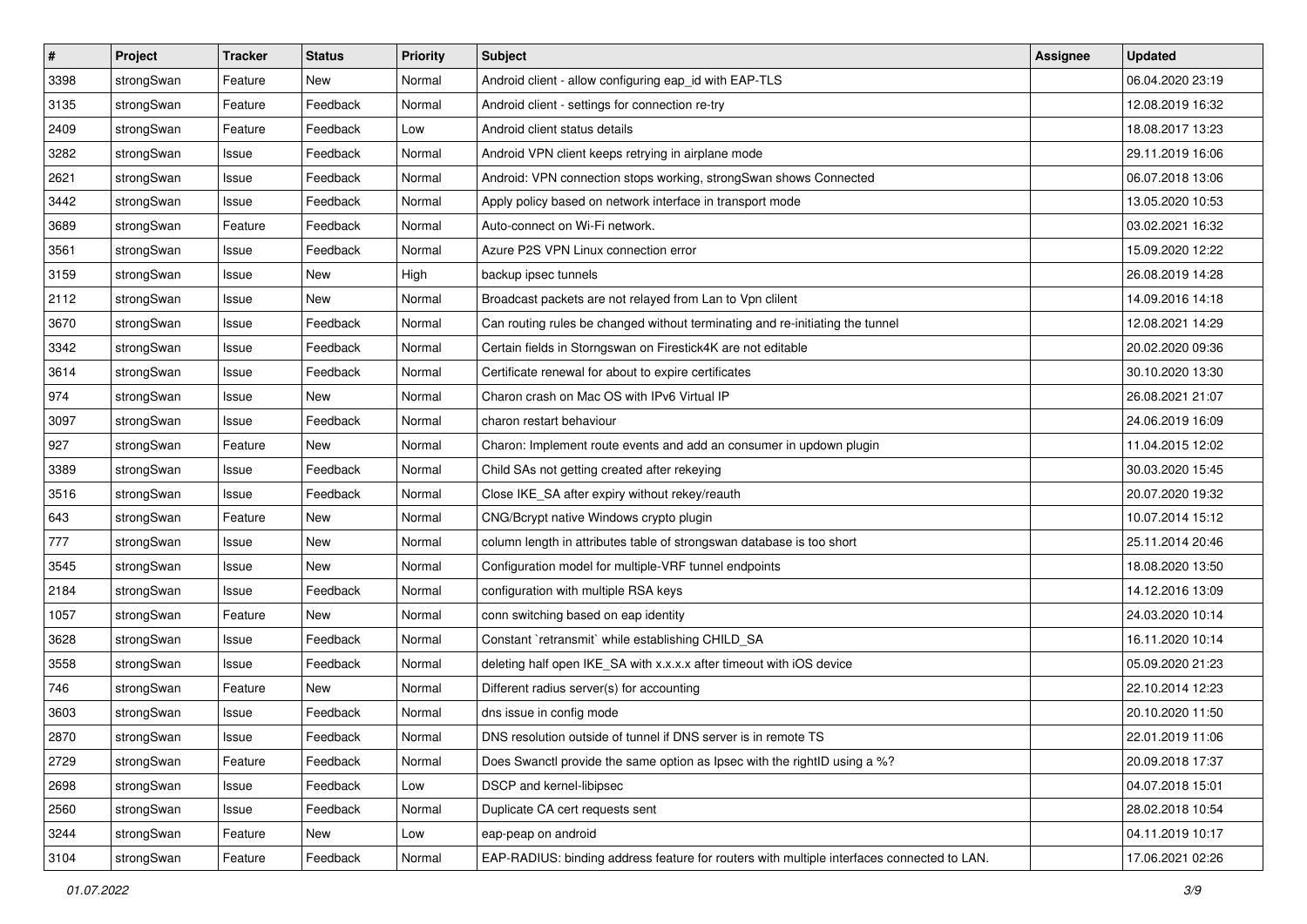| $\sharp$ | Project    | <b>Tracker</b> | <b>Status</b> | <b>Priority</b> | <b>Subject</b>                                                                                           | <b>Assignee</b> | <b>Updated</b>   |
|----------|------------|----------------|---------------|-----------------|----------------------------------------------------------------------------------------------------------|-----------------|------------------|
| 3604     | strongSwan | Issue          | Feedback      | Normal          | Email Notification on down status                                                                        |                 | 21.10.2020 10:54 |
| 3580     | strongSwan | Issue          | Feedback      | Normal          | encapsulation and packets not routing into tunnel problems                                               |                 | 02.10.2020 10:03 |
| 1506     | strongSwan | Feature        | Feedback      | Normal          | Enhance DoS protection to deny users that failed Authentication                                          |                 | 17.06.2016 14:31 |
| 3672     | strongSwan | Issue          | Feedback      | Normal          | ESP connection over IPv6                                                                                 |                 | 14.01.2021 17:04 |
| 1559     | strongSwan | Feature        | Feedback      | Normal          | Expose received XAUTH/EAP username/password prompts via VICI, send secrets via VICI on<br>prompt         |                 | 09.05.2017 16:28 |
| 3041     | strongSwan | Issue          | Feedback      | Low             | fail2ban or equivalent                                                                                   |                 | 06.05.2019 09:07 |
| 3669     | strongSwan | Issue          | Feedback      | Normal          | Failed connection to IKE_SA (Checkpoint Server)                                                          |                 | 08.01.2021 17:58 |
| 3692     | strongSwan | Issue          | Feedback      | Normal          | Failing IPsec Phase 2 connection between Centos 7 VPS and Cisco ASA5540                                  |                 | 04.02.2021 16:29 |
| 1008     | strongSwan | Feature        | Feedback      | Normal          | FARP for IPv6                                                                                            |                 | 14.12.2015 20:59 |
| 3610     | strongSwan | Issue          | Feedback      | Normal          | farp plugin conflicts with DHCP service                                                                  |                 | 26.10.2020 18:06 |
| 312      | strongSwan | Feature        | New           | Normal          | Feature Request: Option to limit or disable sending of ADDITIONAL_*_ADDRESS list for MOBIKE<br>Responder |                 | 13.03.2013 19:19 |
| 3565     | strongSwan | Issue          | Feedback      | Normal          | Filtering out logs or plugin in to do so                                                                 |                 | 16.09.2020 11:45 |
| 2814     | strongSwan | Feature        | Feedback      | Normal          | Force Keepalive Packets if There is no NAT                                                               |                 | 29.10.2018 15:47 |
| 3151     | strongSwan | Issue          | Feedback      | Normal          | Forecast stops forwarding multicast                                                                      |                 | 26.08.2019 14:06 |
| 3304     | strongSwan | Issue          | Feedback      | Normal          | Found unsupported critical X.509 extension: X509v3 Name Constraints                                      |                 | 13.01.2020 14:50 |
| 1082     | strongSwan | Feature        | Feedback      | Normal          | Framed-Route to set leftsubnet                                                                           |                 | 07.10.2016 10:02 |
| 3498     | strongSwan | Issue          | Feedback      | Normal          | FreeBSD + dhcp+farp plugin                                                                               |                 | 22.01.2021 10:44 |
| 1251     | strongSwan | Feature        | New           | Normal          | FreeBSD HA                                                                                               |                 | 11.01.2016 22:01 |
| 3617     | strongSwan | Issue          | Feedback      | Normal          | full-offload swanctl.conf                                                                                |                 | 03.11.2020 17:24 |
| 1079     | strongSwan | Feature        | Feedback      | Normal          | Future Plans for firwall configuration equivalent under FreeBSD                                          |                 | 21.08.2015 15:58 |
| 2319     | strongSwan | Issue          | Feedback      | Normal          | gives up trying to bring up connection after DNS SERVFAIL                                                |                 | 08.05.2017 15:41 |
| 3685     | strongSwan | Issue          | Feedback      | Normal          | giving up after 5 retransmits                                                                            |                 | 03.02.2021 16:59 |
| 2077     | strongSwan | Issue          | Feedback      | Normal          | Grace period before reassigning offline IP lease                                                         |                 | 06.10.2017 10:44 |
| 2178     | strongSwan | Issue          | <b>New</b>    | Normal          | ha and updown                                                                                            |                 | 01.12.2016 13:53 |
| 3650     | strongSwan | Issue          | Feedback      | Normal          | HA behaves very strange                                                                                  |                 | 04.12.2020 08:53 |
| 1289     | strongSwan | Issue          | <b>New</b>    | Normal          | HA plugin should sync last sent packet                                                                   |                 | 01.02.2016 13:59 |
| 697      | strongSwan | Issue          | New           | Normal          | HA: nodes fail to sync data because of UDP packet drops                                                  |                 | 09.09.2014 14:29 |
| 926      | strongSwan | Issue          | New           | Normal          | HA: resync errors when a node is joining a cluster                                                       |                 | 10.04.2015 15:05 |
| 2972     | strongSwan | Feature        | Feedback      | Normal          | how to add X509v3 Key Usage: Key Encipherment                                                            |                 | 13.03.2019 13:59 |
| 3642     | strongSwan | Issue          | Feedback      | Normal          | How to distinguish encapsulated packets from different interfaces                                        |                 | 30.11.2020 09:38 |
| 2357     | strongSwan | Issue          | Feedback      | Normal          | How to initiate IPsec SA Transport Mode without IKE?                                                     |                 | 18.01.2021 18:36 |
| 1383     | strongSwan | Issue          | Feedback      | Normal          | How to limit the amount of the installed Child_SAs                                                       |                 | 08.04.2016 11:20 |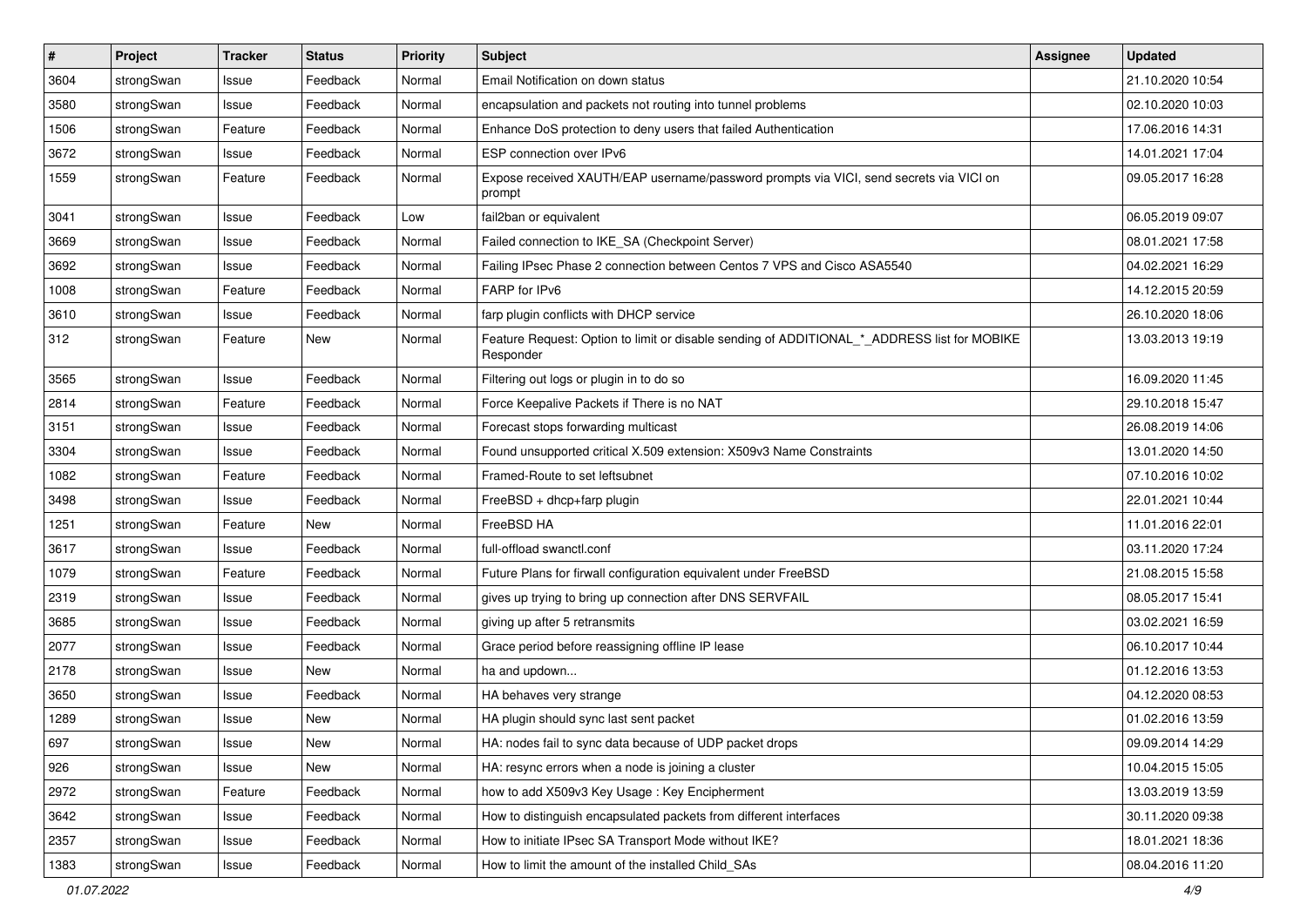| $\sharp$ | Project    | <b>Tracker</b> | <b>Status</b> | <b>Priority</b> | <b>Subject</b>                                                                                                                      | Assignee | <b>Updated</b>   |
|----------|------------|----------------|---------------|-----------------|-------------------------------------------------------------------------------------------------------------------------------------|----------|------------------|
| 2464     | strongSwan | Issue          | New           | Normal          | How to Loadbalance strongswan IPsec via NGINX?                                                                                      |          | 12.11.2017 19:16 |
| 3678     | strongSwan | Issue          | Feedback      | Normal          | IKE authentication credentials are unacceptable - Ubuntu Server - Windows 10 client                                                 |          | 19.01.2021 18:29 |
| 3573     | strongSwan | Issue          | Feedback      | Normal          | ike2 and transit traffic                                                                                                            |          | 05.10.2020 10:55 |
| 1422     | strongSwan | Issue          | Feedback      | Normal          | IKEv1: IKE_SA reauth vs. CHILD_SA rekey race prevents IKE_SA reauthentication in time                                               |          | 20.04.2016 15:06 |
| 3683     | strongSwan | Issue          | Feedback      | Normal          | IKEV2 connection fail to rekey process                                                                                              |          | 28.01.2021 13:25 |
| 973      | strongSwan | Issue          | New           | Normal          | IKEv2 dpd + auto=route + tunnel downtime cause additional CHILD_SAs                                                                 |          | 29.05.2015 17:40 |
| 817      | strongSwan | Issue          | Feedback      | Normal          | <b>IKEv2 IPv6 Router Advertisement</b>                                                                                              |          | 27.03.2020 17:14 |
| 3403     | strongSwan | Issue          | Feedback      | Normal          | IKEv2 natd false detection                                                                                                          |          | 09.04.2020 14:19 |
| 2823     | strongSwan | Feature        | Feedback      | Low             | Implementing VPN peer failover                                                                                                      |          | 16.11.2018 10:25 |
| 2361     | strongSwan | Feature        | New           | Normal          | Import .sswan files from NetworkManager                                                                                             |          | 12.06.2017 15:25 |
| 2682     | strongSwan | Issue          | New           | Normal          | IMV/IMC (re)Attestation                                                                                                             |          | 07.06.2018 21:25 |
| 3652     | strongSwan | Issue          | Feedback      | Normal          | In strongswan ipsec.conf, how to set the "ike" parameters so that it can support all hash Algorithm<br>and DH group server support? |          | 08.12.2020 12:35 |
| 3377     | strongSwan | Issue          | Feedback      | Normal          | Interface ID not configured during HA synchronization                                                                               |          | 18.03.2020 10:15 |
| 2185     | strongSwan | Feature        | Feedback      | Normal          | INTERNAL_IP4_SUBNET Attribute Support in Android Client                                                                             |          | 10.12.2016 01:14 |
| 3552     | strongSwan | Issue          | Feedback      | Normal          | Internet disconnects after once VPN is established                                                                                  |          | 30.08.2020 05:35 |
| 2394     | strongSwan | Issue          | Feedback      | Normal          | IP is not assigned after re-authentication                                                                                          |          | 04.08.2017 19:03 |
| 3597     | strongSwan | Issue          | Feedback      | Normal          | IPSec Client on CentOS 8 - Can't connect using ShrewSoft VPN config file                                                            |          | 21.10.2020 16:38 |
| 3578     | strongSwan | Issue          | Feedback      | Normal          | ipsec connection to FortiClient VPN                                                                                                 |          | 28.09.2020 15:08 |
| 3629     | strongSwan | Issue          | Feedback      | Normal          | IPSec enc only on specific dport/proto                                                                                              |          | 16.11.2020 10:04 |
| 3075     | strongSwan | Feature        | <b>New</b>    | Normal          | <b>IPsec Labelling</b>                                                                                                              |          | 29.05.2019 17:09 |
| 87       | strongSwan | Feature        | New           | Normal          | IPsec Multicast Support                                                                                                             |          | 19.12.2014 14:20 |
| 702      | strongSwan | Issue          | <b>New</b>    | Normal          | ipsec route mode, Strongswan as responder may result collsion in INIT exchange. and ike                                             |          | 12.09.2014 16:34 |
| 3537     | strongSwan | Issue          | Feedback      | Normal          | IPv6 Packets are not transferred from server to client through IPSec using RPC protocol                                             |          | 01.09.2020 12:50 |
| 2400     | strongSwan | Issue          | Feedback      | Normal          | Is DPD supposed to detect dead tunnel, or dead IKE instance                                                                         |          | 11.01.2019 22:53 |
| 3647     | strongSwan | Issue          | Feedback      | Normal          | Is it possible to receive INTERNAL_IP4_SUBNET attributes in updown scripts                                                          |          | 02.12.2020 17:06 |
| 3682     | strongSwan | Issue          | Feedback      | Normal          | Is there a way to mark special case traffic bypass the traffic selectors?                                                           |          | 03.02.2021 16:44 |
| 3653     | strongSwan | Feature        | Feedback      | Normal          | Is there any possibility to pass any non-standard parameters for tunnels (ike or child sa) for use by<br>custom plugin?             |          | 08.12.2020 11:03 |
| 3499     | strongSwan | Issue          | Feedback      | Normal          | ISAKMP Signature hash algorithm / EAP-TLS Authentification                                                                          |          | 30.06.2020 10:40 |
| 641      | strongSwan | Feature        | New           | Normal          | kernel-iph virtual IP support and IKE routing lookups ignoring IPsec routes                                                         |          | 10.07.2014 15:11 |
| 2495     | strongSwan | Feature        | Feedback      | Normal          | LibreSSL Plugin                                                                                                                     |          | 13.12.2017 09:29 |
| 357      | strongSwan | Issue          | New           | Normal          | Lifetime in case of IKEv1                                                                                                           |          | 18.05.2015 10:40 |
| 541      | strongSwan | Issue          | New           | Normal          | List of servers in client config (Failover)                                                                                         |          | 13.08.2014 15:10 |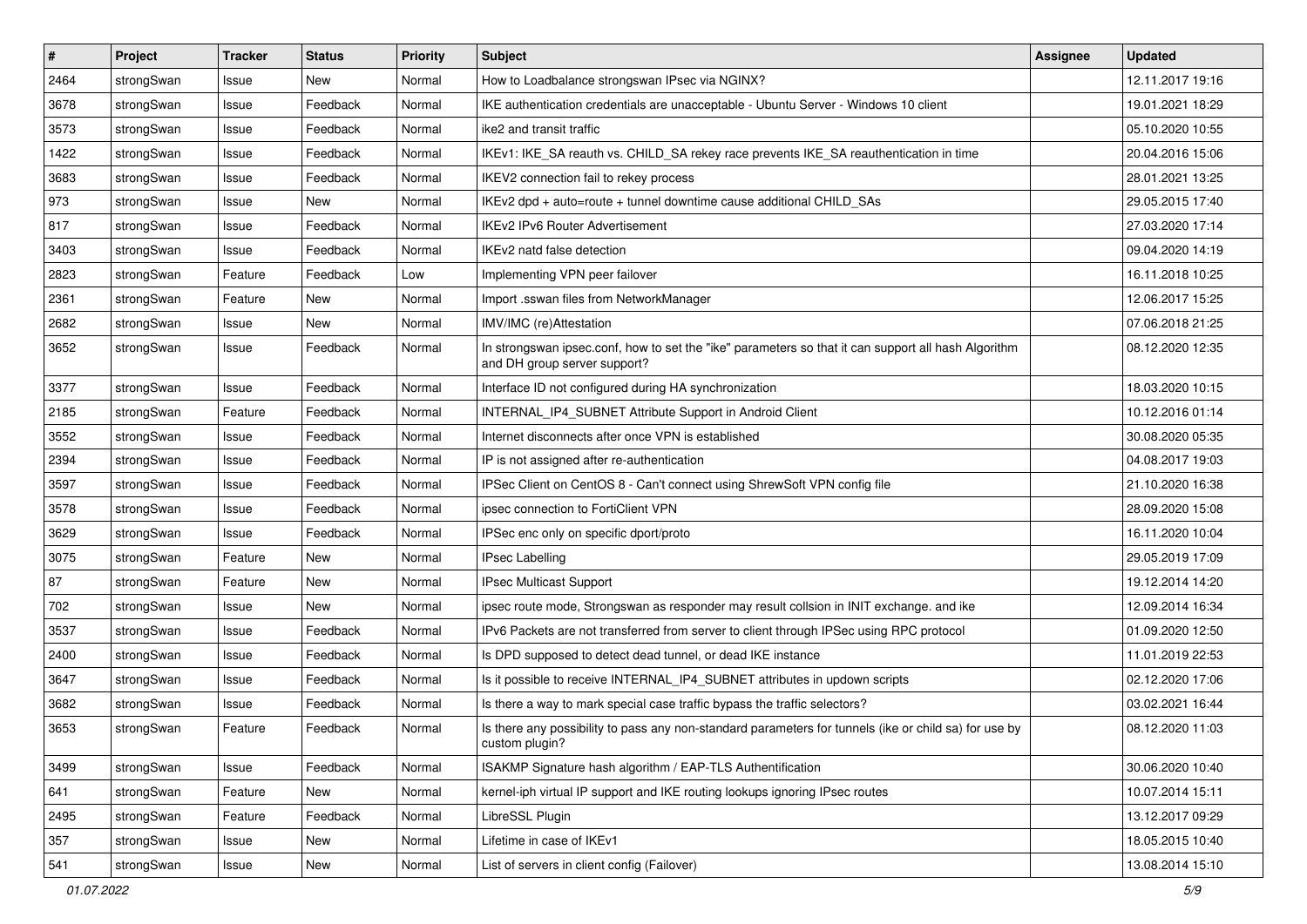| $\vert$ # | Project    | <b>Tracker</b> | <b>Status</b> | <b>Priority</b> | <b>Subject</b>                                                                                          | <b>Assignee</b> | <b>Updated</b>   |
|-----------|------------|----------------|---------------|-----------------|---------------------------------------------------------------------------------------------------------|-----------------|------------------|
| 3613      | strongSwan | Issue          | Feedback      | Low             | Load-test jobs scheduled after tunnels are terminated                                                   |                 | 28.10.2020 12:06 |
| 3254      | strongSwan | Issue          | Feedback      | Normal          | Log level in android level                                                                              |                 | 08.11.2019 08:36 |
| 2701      | strongSwan | Issue          | New           | Normal          | Low bandwidth when Iperfing data thorugh IPSEC tunnel                                                   |                 | 07.07.2020 13:38 |
| 522       | strongSwan | Issue          | New           | Normal          | Mac OS X native application won't update network interface for DNS lookups                              |                 | 08.07.2014 10:23 |
| 766       | strongSwan | Feature        | New           | Normal          | Make retransmit settings tunable by connection                                                          |                 | 14.11.2014 10:02 |
| 3392      | strongSwan | Issue          | Feedback      | Normal          | mark=%unique and no Internet-connection with VPN                                                        |                 | 31.07.2020 15:26 |
| 725       | strongSwan | Issue          | New           | High            | Mediation connection get stuck if peer is not online                                                    |                 | 03.10.2014 12:02 |
| 1157      | strongSwan | Issue          | Feedback      | Normal          | Message ID overflow RFC 5996 2.2                                                                        |                 | 12.10.2015 13:52 |
| 2165      | strongSwan | Feature        | Feedback      | Normal          | missing LIBRESSL_VERSION_NUMBER support                                                                 |                 | 03.11.2016 09:23 |
| 1456      | strongSwan | Issue          | Feedback      | Normal          | Missing Tunnel-Client-Endpoint & Tunnel-Server-Endpoint AVP in RADIUS Accounting Start/Stop<br>messages |                 | 11.05.2016 11:54 |
| 923       | strongSwan | Issue          | New           | Normal          | MOBIKE not working on HA cluster                                                                        |                 | 09.04.2015 09:46 |
| 2707      | strongSwan | Feature        | New           | Normal          | More attributes taken/translated from radius attributes                                                 |                 | 14.07.2018 15:21 |
| 3456      | strongSwan | Feature        | New           | Low             | move to github/gitlab                                                                                   |                 | 22.05.2020 12:27 |
| 3663      | strongSwan | Issue          | Feedback      | Normal          | Multiple ways to end up with duplicate / redundant child SA entries                                     |                 | 06.01.2021 16:15 |
| 3276      | strongSwan | Feature        | Feedback      | Low             | N1_MODE_CAPABILITY                                                                                      |                 | 21.11.2019 16:49 |
| 730       | strongSwan | Issue          | New           | Normal          | NAT-NAT fallback                                                                                        |                 | 09.10.2014 12:40 |
| 3593      | strongSwan | Issue          | Feedback      | Normal          | Need variable tracking make_before_break state into updown scripts                                      |                 | 13.10.2020 09:59 |
| 3596      | strongSwan | lssue          | Feedback      | Normal          | no issuer certificate found for                                                                         |                 | 21.10.2020 03:27 |
| 644       | strongSwan | Feature        | New           | Normal          | Non-monolithic Windows build                                                                            |                 | 10.07.2014 15:12 |
| 2260      | strongSwan | Issue          | New           | Normal          | Number of CHILD_SA for a single connection grows over time                                              |                 | 28.02.2017 13:46 |
| 3566      | strongSwan | Issue          | Feedback      | Normal          | Number of simultaneous connections limited to 1000 in a cluster                                         |                 | 18.09.2020 09:46 |
| 38        | strongSwan | Feature        | New           | Low             | OCSP in IKE payload, RFC4806                                                                            |                 | 19.12.2014 14:20 |
| 930       | strongSwan | Feature        | New           | Normal          | Option to have non-sequential v6 roadwarrior addresses                                                  |                 | 12.01.2016 16:36 |
| 2816      | strongSwan | Issue          | Feedback      | Normal          | order of DNS entries is reversed in /etc/resolv.conf                                                    |                 | 06.11.2018 10:41 |
| 3564      | strongSwan | Issue          | Feedback      | Normal          | Out of order packets are generated if strong swan is running on multiple cores                          |                 | 16.09.2020 10:01 |
| 2671      | strongSwan | Issue          | New           | Normal          | Passing user-supplied cerificate file names to charon-nm is problematic                                 |                 | 23.05.2018 21:27 |
| 2307      | strongSwan | Feature        | Feedback      | Normal          | Permit installation of trap policy for CHILD_SA configurations with unset local_addrs                   |                 | 26.04.2017 15:04 |
| 2678      | strongSwan | Issue          | Feedback      | Normal          | Phase 1 issue                                                                                           |                 | 07.06.2018 20:06 |
| 619       | strongSwan | Issue          | New           | Normal          | pki --issue should have an --out option                                                                 |                 | 15.06.2014 00:26 |
| 2432      | strongSwan | Issue          | New           | Normal          | PLUTO_ME can be different for up-client and down-client                                                 |                 | 21.09.2017 11:57 |
| 104       | strongSwan | Feature        | Feedback      | Normal          | Postgresgl Db Support                                                                                   |                 | 04.09.2019 10:05 |
| 3609      | strongSwan | Issue          | Feedback      | Normal          | Potential DNS server IP address conflicts                                                               |                 | 26.10.2020 11:12 |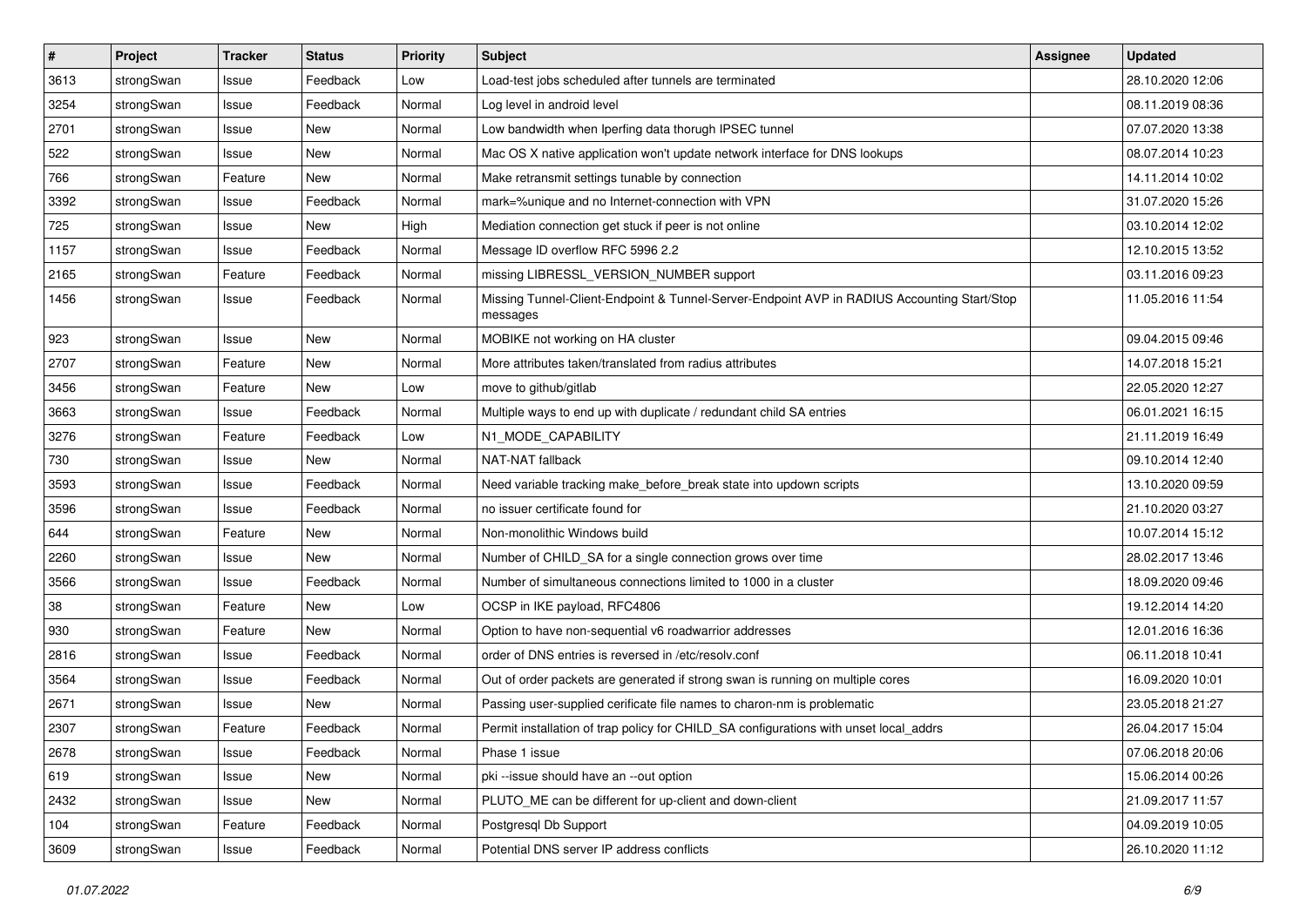| #    | Project    | <b>Tracker</b> | <b>Status</b> | <b>Priority</b> | <b>Subject</b>                                                                                                                                          | <b>Assignee</b> | <b>Updated</b>   |
|------|------------|----------------|---------------|-----------------|---------------------------------------------------------------------------------------------------------------------------------------------------------|-----------------|------------------|
| 3307 | strongSwan | Issue          | Feedback      | Normal          | Probable non compliance with RFC 7296 wrt traffic selector narrowing?                                                                                   |                 | 14.01.2020 16:19 |
| 3640 | strongSwan | Issue          | Feedback      | Normal          | Problem surfing via VPN form Android APK on a sepcific Mobile Operator                                                                                  |                 | 26.11.2020 11:43 |
| 1338 | strongSwan | Issue          | Feedback      | Normal          | problem with changing esp algorithm in strongswan                                                                                                       |                 | 10.03.2016 18:23 |
| 2966 | strongSwan | Issue          | Feedback      | Normal          | Problems with large amount of subnets in leftsubnet configuration                                                                                       |                 | 02.04.2019 10:35 |
| 2203 | strongSwan | Issue          | Feedback      | Normal          | Protecting symetric traffic using high availability in gateway to gateway setup (both active)                                                           |                 | 15.02.2017 14:20 |
| 640  | strongSwan | Feature        | New           | Normal          | Provide an init once() abstraction layer                                                                                                                |                 | 10.07.2014 15:10 |
| 2618 | strongSwan | Issue          | Feedback      | Normal          | Query regarding assignment of Tunnel IP                                                                                                                 |                 | 09.04.2018 10:57 |
| 2202 | strongSwan | Feature        | Feedback      | Normal          | Radius NAS IP to be specified                                                                                                                           |                 | 18.01.2017 17:58 |
| 1000 | strongSwan | Feature        | Feedback      | Normal          | Raise ALERT TS MISMATCH in IKE V1                                                                                                                       |                 | 09.09.2015 12:47 |
| 397  | strongSwan | <b>Bug</b>     | <b>New</b>    | High            | Receive TS_UNACCEPTABLE errors                                                                                                                          |                 | 31.05.2017 00:35 |
| 2835 | strongSwan | Issue          | Feedback      | Normal          | Rekeyed SA can't be deleted in standby node                                                                                                             |                 | 19.12.2018 02:52 |
| 2110 | strongSwan | Issue          | Feedback      | Normal          | Remote Identity (IDr) in IKE AUTH Response is sent as hex-encoded binary value instead of text<br>when setting leftid to type KEY_ID (leftid=@#xxxxxxx) |                 | 13.09.2016 21:42 |
| 2793 | strongSwan | Feature        | Feedback      | Normal          | Remote identity with certificate                                                                                                                        |                 | 15.10.2018 10:20 |
| 2964 | strongSwan | Issue          | Feedback      | Normal          | Route to IKE Gateway Fails to Update Under Particular Configuration                                                                                     |                 | 13.03.2019 10:38 |
| 3496 | strongSwan | Issue          | Feedback      | Normal          | Route-based VPN - transport mode                                                                                                                        |                 | 11.02.2021 09:55 |
| 3524 | strongSwan | Issue          | <b>New</b>    | Urgent          | Routing public IP addresses thru the VPN tunnel (Peer is Cisco ISR)                                                                                     |                 | 24.07.2020 03:15 |
| 994  | strongSwan | <b>Bug</b>     | <b>New</b>    | Urgent          | same rekey time for ike and child causes tunnel deletion for ikev1 in 5.2.2 version                                                                     |                 | 12.06.2015 12:31 |
| 3490 | strongSwan | Issue          | Feedback      | Normal          | Selecting incorrect auth mode for IKEv1                                                                                                                 |                 | 21.07.2020 21:26 |
| 2750 | strongSwan | Issue          | Feedback      | Normal          | setting WFP SA SPI failed: 0x80320035                                                                                                                   |                 | 27.05.2019 11:59 |
| 3154 | strongSwan | Issue          | Feedback      | Normal          | signature validation failed only with sha2                                                                                                              |                 | 20.08.2019 11:51 |
| 2727 | strongSwan | Feature        | New           | Low             | single pair of selectors per CHILD_SA                                                                                                                   |                 | 23.08.2018 12:08 |
| 3686 | strongSwan | Issue          | Feedback      | Normal          | Site to clients IPsec and private IP                                                                                                                    |                 | 04.02.2021 11:11 |
| 2854 | strongSwan | Feature        | <b>New</b>    | Low             | Srongswan doesn't sending RADIUS Accounting-On/Off on start up / shutdown                                                                               |                 | 10.12.2018 10:19 |
| 3607 | strongSwan | Issue          | Feedback      | Normal          | statusall option reports transport established two or three times per IP at start-up                                                                    |                 | 27.10.2020 16:48 |
| 3298 | strongSwan | Issue          | New           | Normal          | strategies to improve strongswan performance per single SA                                                                                              |                 | 23.12.2019 14:05 |
| 1068 | strongSwan | Bug            | Feedback      | Normal          | strongswan 5.3.2 and IKEv1 in transport mode causes NO_PROPOSAL_CHOSEN error                                                                            |                 | 26.01.2018 13:30 |
| 3643 | strongSwan | Issue          | Feedback      | Normal          | Strongswan and FRR NHRP                                                                                                                                 |                 | 01.12.2020 10:55 |
| 2691 | strongSwan | Issue          | New           | Normal          | Strongswan and KSOFTIRQ cpu utilization                                                                                                                 |                 | 26.06.2018 14:34 |
| 3162 | strongSwan | Feature        | Feedback      | Normal          | Strongswan Android support for default DNS suffixes (UNITY_DEF_DOMAIN flag)                                                                             |                 | 29.08.2019 10:29 |
| 3577 | strongSwan | Issue          | Feedback      | Normal          | StrongSwan Connection adding and deleting over network.                                                                                                 |                 | 28.09.2020 15:13 |
| 1253 | strongSwan | Feature        | Feedback      | Normal          | Strongswan doesn't support CA bundles                                                                                                                   |                 | 19.01.2016 11:23 |
| 3687 | strongSwan | Issue          | Feedback      | Normal          | Strongswan ipsec do not forward package to host                                                                                                         |                 | 02.02.2021 14:40 |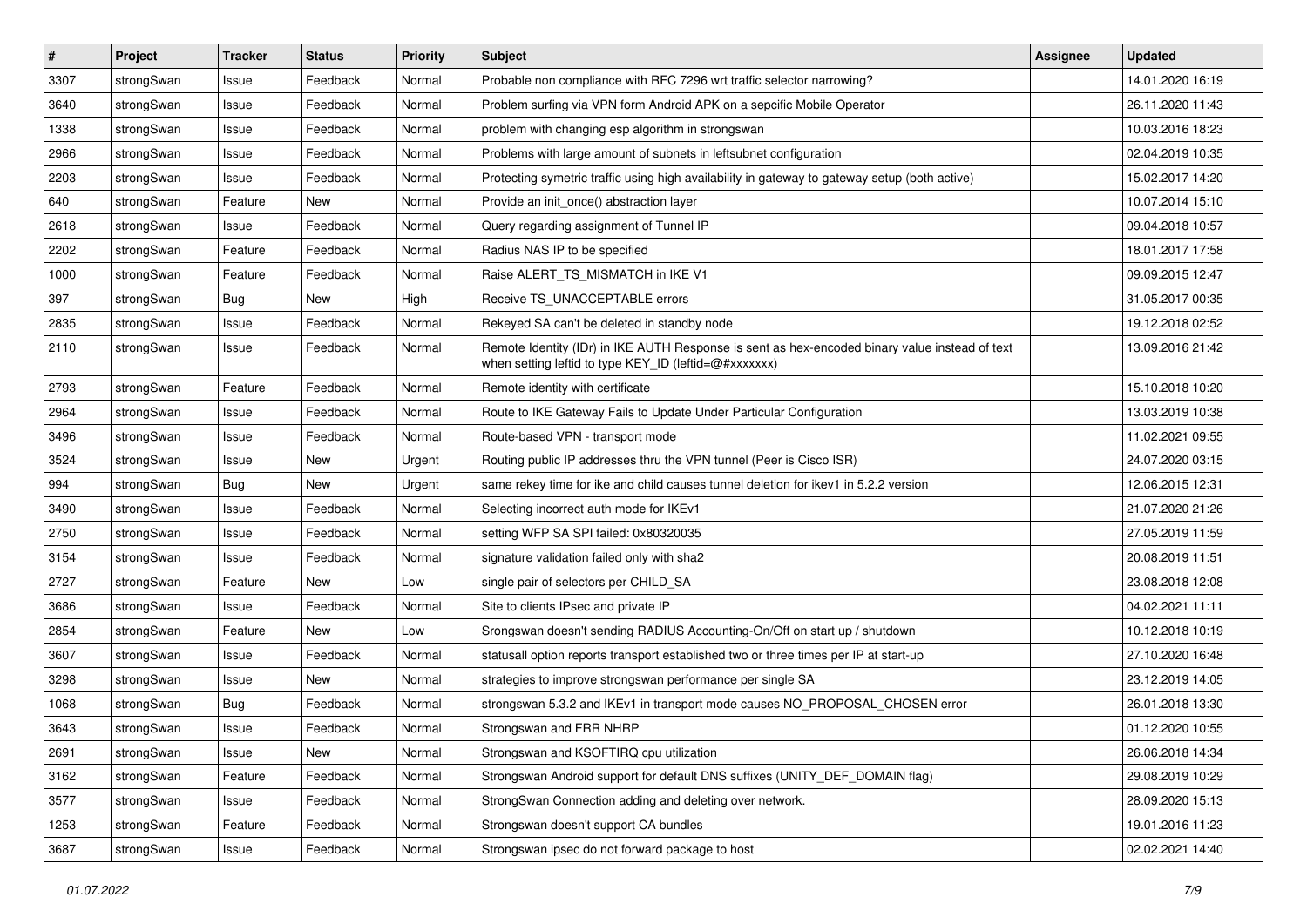| $\vert$ # | Project    | <b>Tracker</b> | <b>Status</b> | <b>Priority</b> | <b>Subject</b>                                                                                              | <b>Assignee</b> | <b>Updated</b>   |
|-----------|------------|----------------|---------------|-----------------|-------------------------------------------------------------------------------------------------------------|-----------------|------------------|
| 215       | strongSwan | Feature        | New           | Normal          | strongswan NetworkManager plugin: make the "normal" ipsec configuration usable                              |                 | 12.08.2012 04:47 |
| 3576      | strongSwan | Issue          | Feedback      | Normal          | strongswan on openwrt virtual ip inside ipsec tunnel                                                        |                 | 25.09.2020 17:01 |
| 2726      | strongSwan | Issue          | Feedback      | Normal          | Strongswan selects wrong source IP                                                                          |                 | 23.08.2018 13:38 |
| 3122      | strongSwan | Issue          | Feedback      | Normal          | Strongswan software iterupts                                                                                |                 | 18.07.2019 02:27 |
| 162       | strongSwan | Feature        | Feedback      | Normal          | Submit ClusterIP patches mainline                                                                           |                 | 14.12.2015 20:43 |
| 3651      | strongSwan | Feature        | New           | Normal          | Support for FC-SP-2                                                                                         |                 | 07.01.2021 20:04 |
| 2160      | strongSwan | Issue          | Feedback      | Normal          | support for opportunistic encryption                                                                        |                 | 06.05.2020 10:32 |
| 645       | strongSwan | Feature        | New           | Normal          | Support HeapAlloc() and friends in leak-detective                                                           |                 | 10.07.2014 15:12 |
| 2095      | strongSwan | Feature        | Feedback      | Normal          | Support liveness check in Strongswan                                                                        |                 | 31.05.2017 00:56 |
| 3500      | strongSwan | Issue          | Feedback      | Normal          | swanctl --list-cert not listing all certs                                                                   |                 | 29.06.2020 15:25 |
| 3598      | strongSwan | Issue          | Feedback      | Normal          | swanctl on Windows: Support aborting execution                                                              |                 | 19.10.2020 15:01 |
| 3630      | strongSwan | Issue          | Feedback      | Normal          | The certificate is loaded but not used.                                                                     |                 | 18.11.2020 10:29 |
| 3654      | strongSwan | Issue          | Feedback      | Normal          | The L2tp/ipsec tunnel interface will not be delete when the connect abnormal interrupt.                     |                 | 08.12.2020 12:24 |
| 1276      | strongSwan | Issue          | Feedback      | Normal          | Threading: ext-auth hook blocks any other connection attempt                                                |                 | 27.01.2016 12:28 |
| 3268      | strongSwan | Issue          | Feedback      | Normal          | Traffic disruption -- policy-based VPN to AWS VPN service                                                   |                 | 15.11.2019 16:53 |
| 2446      | strongSwan | Issue          | Feedback      | Normal          | Traffic loss during IKE reauth despite make-before-break enabled                                            |                 | 27.11.2017 17:12 |
| 2958      | strongSwan | Issue          | Feedback      | Normal          | Trap policies with unspecified remote IP covering multiple specific ports constantly produce new<br>IKE_SAs |                 | 11.03.2019 15:03 |
| 3575      | strongSwan | Issue          | Feedback      | Normal          | Tunnel of IPv6 Over IPv4 not accespting Jumbo Packets                                                       |                 | 23.09.2020 16:44 |
| 3592      | strongSwan | Issue          | Feedback      | Normal          | Tunnel reported as established but log show "found encrypted payload, but no transform set"                 |                 | 20.10.2020 10:37 |
| 2668      | strongSwan | Feature        | Feedback      | Normal          | UE shall include the DEVICE_IDENTITY Notify payload                                                         |                 | 22.05.2018 13:48 |
| 352       | strongSwan | Issue          | Feedback      | Normal          | unable to allocate SPIs from kernel when running 32 bit binaries on 64 bit Linux                            |                 | 17.04.2018 14:59 |
| 2273      | strongSwan | Bug            | Feedback      | Normal          | Unable to install strongswan client helper on OSX El Capitan                                                |                 | 10.03.2017 15:34 |
| 3611      | strongSwan | Issue          | Feedback      | Normal          | Unable to Send Traffic Using NAT on EC2 Instance                                                            |                 | 27.10.2020 16:35 |
| 3662      | strongSwan | Issue          | Feedback      | Normal          | unamed session                                                                                              |                 | 04.01.2021 11:32 |
| 3366      | strongSwan | Issue          | Feedback      | Normal          | Uninstall "any" trap policy if start_action=trap with virtual IPs is used                                   |                 | 13.03.2020 14:57 |
| 3326      | strongSwan | Issue          | New           | Normal          | update custom routing table (table 220 by default) with new routes if new networks and routes<br>appear     |                 | 10.02.2020 12:01 |
| 2459      | strongSwan | Issue          | New           | High            | updown script deleted firewall rules at down-client in make-before-break responder side                     |                 | 05.11.2017 19:13 |
| 3534      | strongSwan | Issue          | New           | Urgent          | use of strongswan, ipvlan L2 and kernel ipsec                                                               |                 | 04.08.2020 20:59 |
| 3618      | strongSwan | Issue          | Feedback      | Normal          | Use side-band to configure strongswan's                                                                     |                 | 09.11.2020 10:38 |
| 3457      | strongSwan | Feature        | New           | Low             | user-friendly pkcs11 certificate selection                                                                  |                 | 22.05.2020 12:52 |
| 1334      | strongSwan | Issue          | Feedback      | Normal          | Version 5.3.5, duplicated tunnel aftr IKE_SA rekeyed                                                        |                 | 10.03.2016 11:06 |
| 3285      | strongSwan | Bug            | Feedback      | Normal          | Virtual IPs on FreeBSD cannot set IPv6 addresses                                                            |                 | 02.11.2021 11:04 |